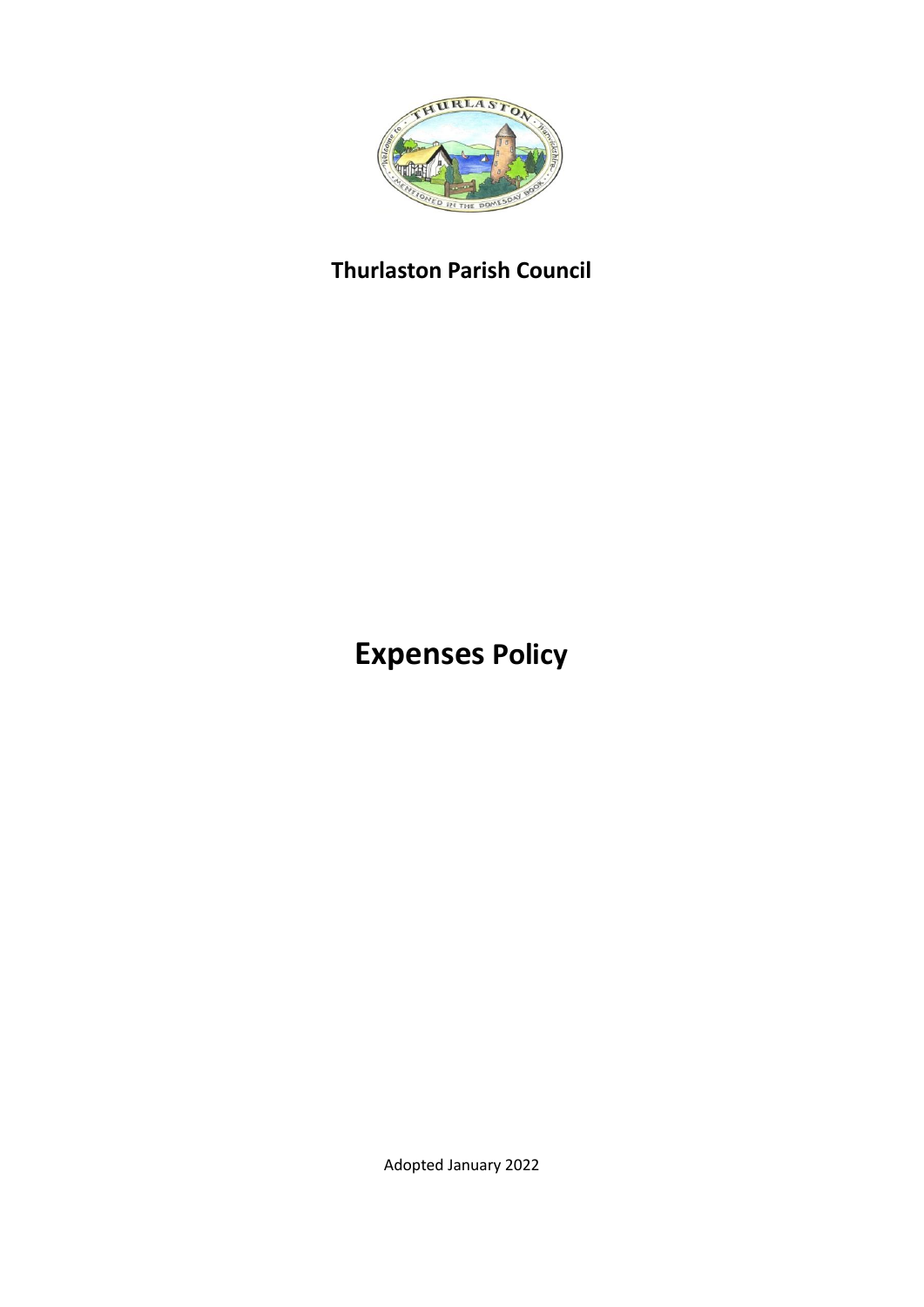| <b>Version</b> | <b>Author</b>     | <b>Date</b> | <b>Review date</b> |
|----------------|-------------------|-------------|--------------------|
|                | Stephen Lewington | Jan 2022    | Jan 2025           |
|                |                   |             |                    |